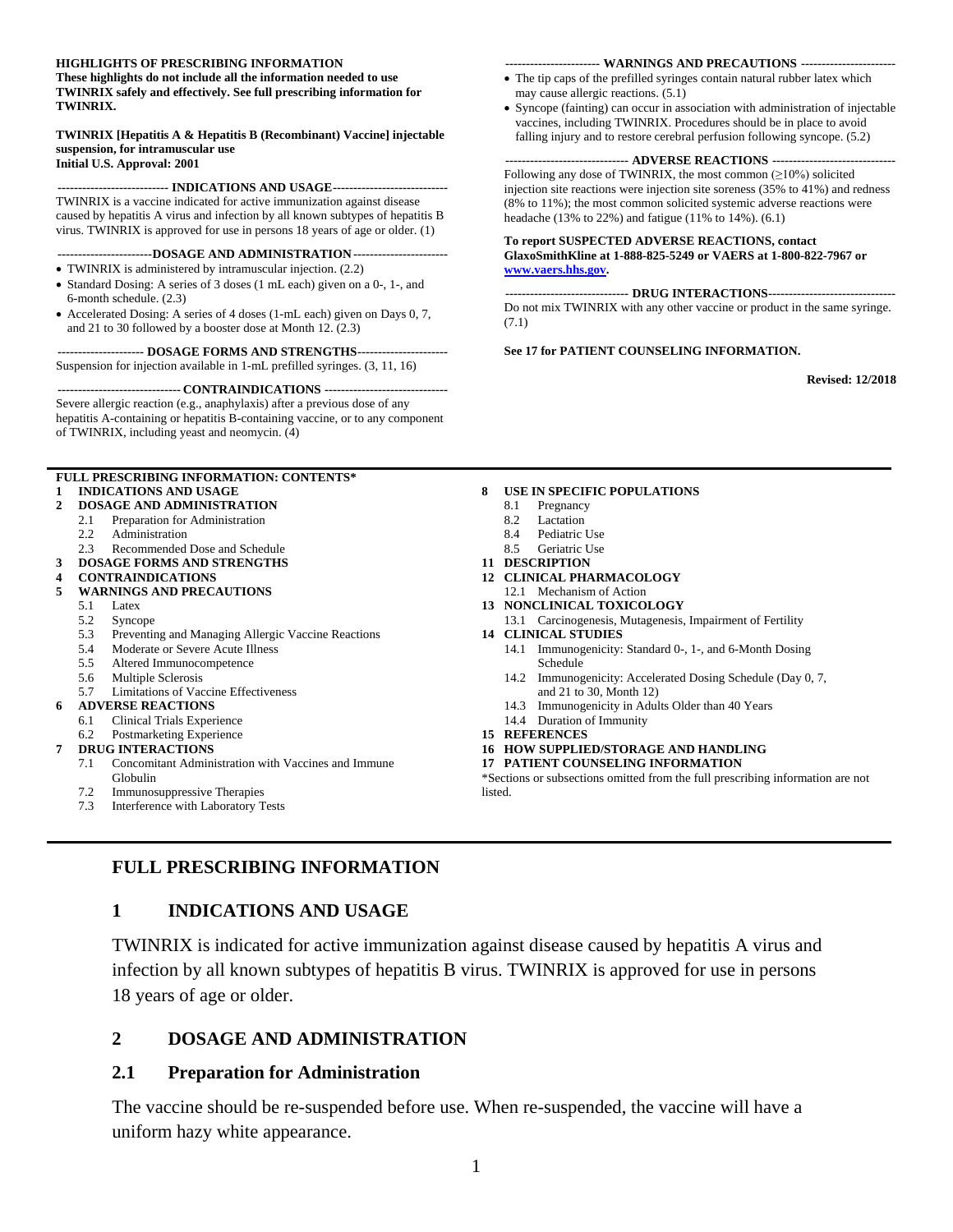Upon storage, a fine white deposit with a clear colorless layer above may be present. Re-suspend the vaccine following the steps below.

- 1. Hold the syringe upright in a closed hand.
- 2. Shake the syringe by tipping it upside down and back upright again.
- 3. Repeat this action vigorously for at least 15 seconds.
- 4. Inspect the vaccine again:
	- If the vaccine appears as a uniform hazy white suspension, it is ready to use the appearance should not be clear.
	- If the vaccine still does not appear as a uniform hazy white suspension, tip upside down and back upright again for at least another 15 seconds then inspect again.

Parenteral drug products should be inspected visually for particulate matter and discoloration prior to administration, whenever solution and container permit. If either of these conditions exists, the vaccine should not be administered.

Attach a sterile needle to the prefilled syringe and administer intramuscularly.

## <span id="page-1-0"></span>**2.2 Administration**

TWINRIX should be administered by intramuscular injection only as a 1-mL dose. Administer in the deltoid region. Do not administer in the gluteal region; such injections may result in a suboptimal response.

Do not administer this product intravenously, intradermally, or subcutaneously.

# <span id="page-1-1"></span>**2.3 Recommended Dose and Schedule**

Standard dosing schedule consists of 3 doses (1-mL each), given intramuscularly at 0, 1, and 6 months. Alternatively, an accelerated schedule of 4 doses (1-mL each), given intramuscularly on Days 0, 7, and 21 to 30 followed by a booster dose at Month 12 may be used.

# <span id="page-1-2"></span>**3 DOSAGE FORMS AND STRENGTHS**

Suspension for injection available in 1-mL prefilled TIP-LOK syringes *[see Description (11), How Supplied/Storage and Handling (16)]*.

## <span id="page-1-3"></span>**4 CONTRAINDICATIONS**

Severe allergic reaction (e.g., anaphylaxis) after a previous dose of any hepatitis A-containing or hepatitis B-containing vaccine, or to any component of TWINRIX, including yeast and neomycin, is a contraindication to administration of TWINRIX *[see Description (11)]*.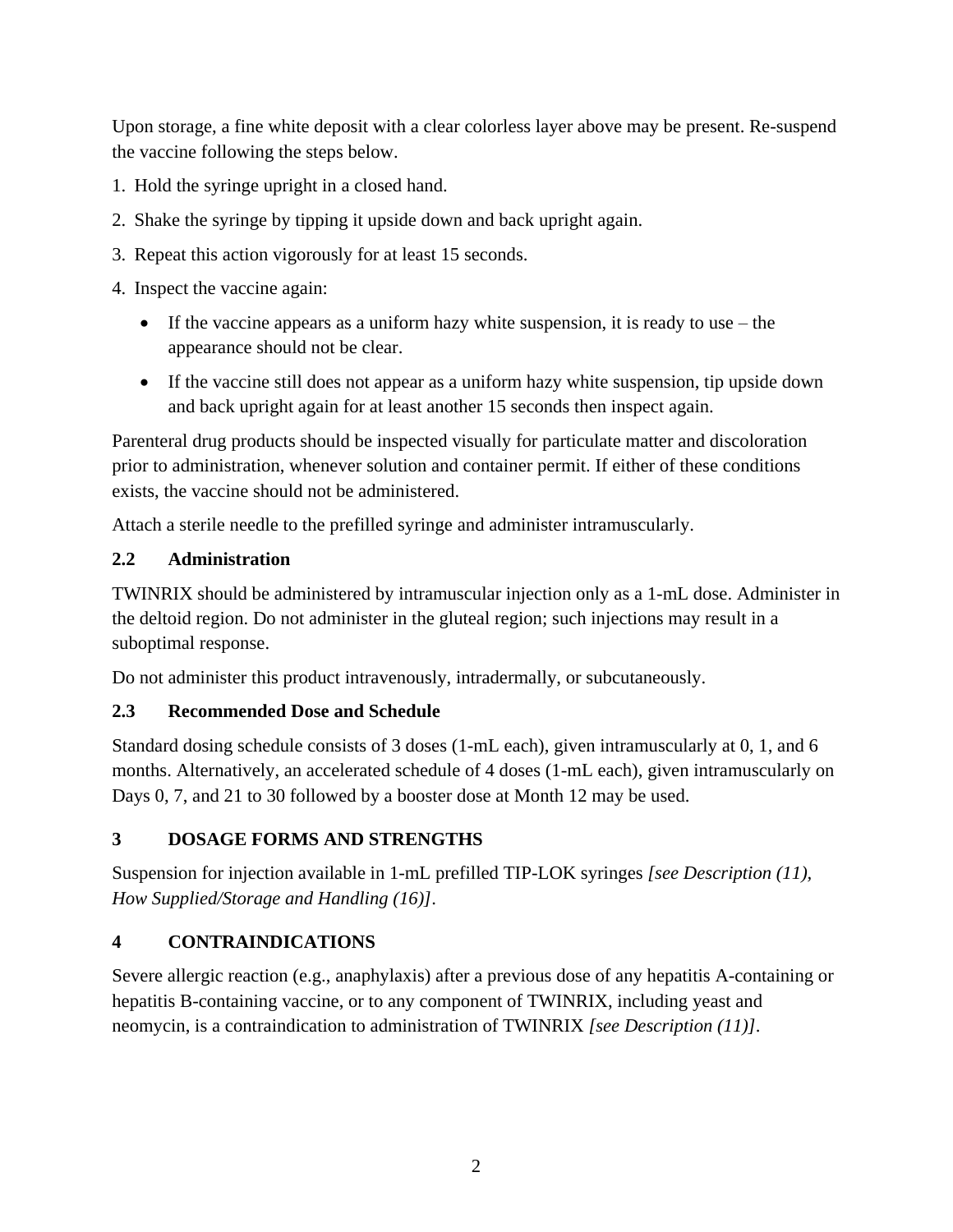# <span id="page-2-0"></span>**5 WARNINGS AND PRECAUTIONS**

# <span id="page-2-1"></span>**5.1 Latex**

The tip caps of the prefilled syringes contain natural rubber latex which may cause allergic reactions.

# <span id="page-2-2"></span>**5.2 Syncope**

Syncope (fainting) can occur in association with administration of injectable vaccines, including TWINRIX. Syncope can be accompanied by transient neurological signs such as visual disturbance, paresthesia, and tonic-clonic limb movements. Procedures should be in place to avoid falling injury and to restore cerebral perfusion following syncope.

# <span id="page-2-3"></span>**5.3 Preventing and Managing Allergic Vaccine Reactions**

Prior to immunization, the healthcare provider should review the immunization history for possible vaccine sensitivity and previous vaccination-related adverse reactions to allow an assessment of benefits and risks. Appropriate medical treatment and supervision must be available to manage possible anaphylactic reactions following administration of the vaccine. *[See Contraindications (4).]*

# <span id="page-2-4"></span>**5.4 Moderate or Severe Acute Illness**

To avoid diagnostic confusion between manifestations of an acute illness and possible vaccine adverse effects, vaccination with TWINRIX should be postponed in persons with moderate or severe acute febrile illness unless they are at immediate risk of hepatitis A or hepatitis B infection.

# <span id="page-2-5"></span>**5.5 Altered Immunocompetence**

Immunocompromised persons, including individuals receiving immunosuppressive therapy, may have a diminished immune response to TWINRIX.

# <span id="page-2-6"></span>**5.6 Multiple Sclerosis**

Results from 2 clinical studies indicate that there is no association between hepatitis B vaccination and the development of multiple sclerosis,<sup>1</sup> and that vaccination with hepatitis B vaccine does not appear to increase the short-term risk of relapse in multiple sclerosis.<sup>2</sup>

# <span id="page-2-7"></span>**5.7 Limitations of Vaccine Effectiveness**

Hepatitis A and hepatitis B have relatively long incubation periods. The vaccine may not prevent hepatitis A or hepatitis B infection in individuals who have an unrecognized hepatitis A or hepatitis B infection at the time of vaccination. Additionally, vaccination with TWINRIX may not protect all individuals.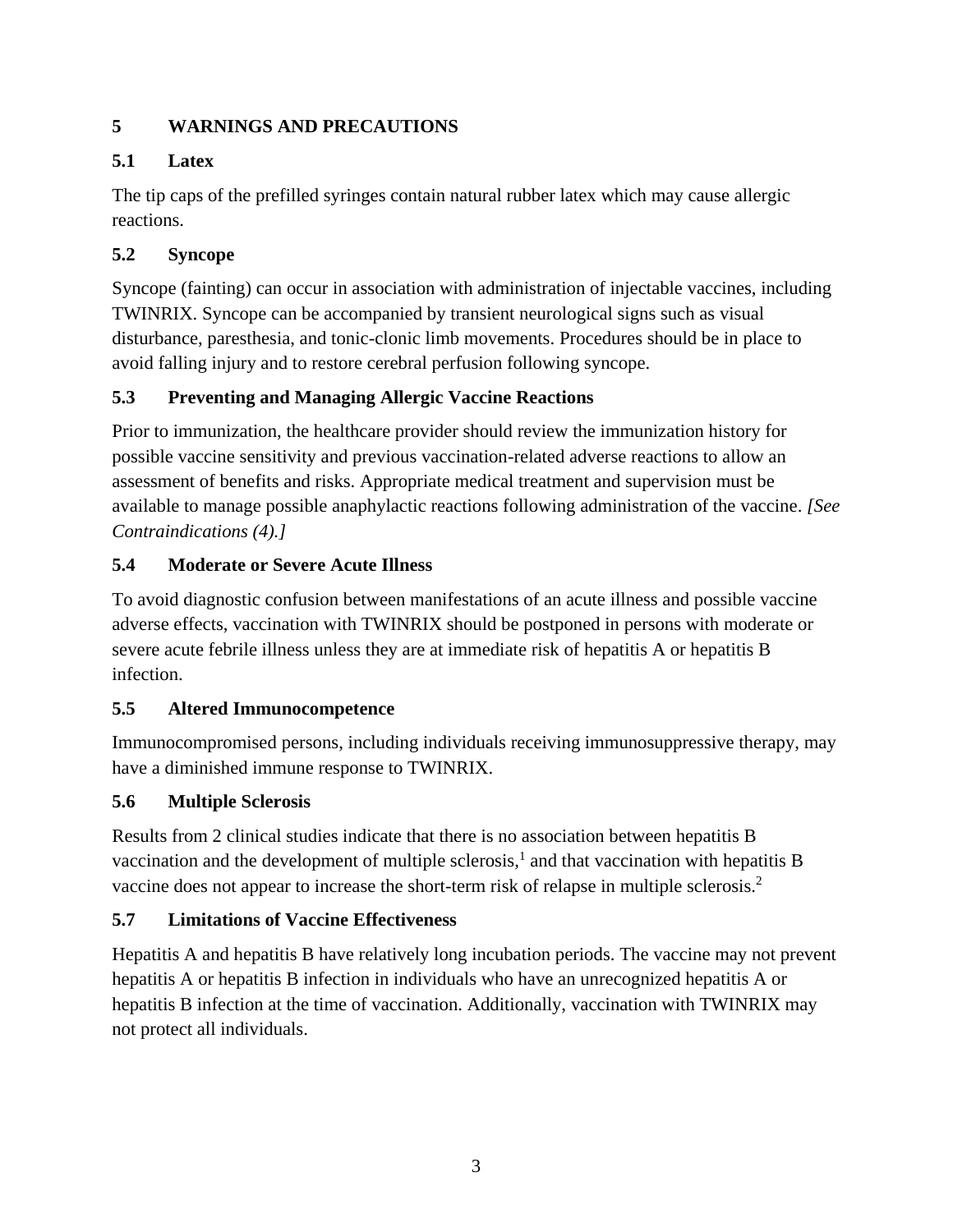# <span id="page-3-0"></span>**6 ADVERSE REACTIONS**

# <span id="page-3-1"></span>**6.1 Clinical Trials Experience**

Because clinical trials are conducted under widely varying conditions, adverse reaction rates observed in the clinical trials of a vaccine cannot be directly compared with rates in the clinical trials of another vaccine and may not reflect the rates observed in practice.

Following any dose of TWINRIX, the most common  $(\geq 10\%)$  solicited injection site reactions were injection site soreness (35% to 41%) and redness (8% to 11%); the most common solicited systemic adverse reactions were headache (13% to 22%) and fatigue (11% to 14%).

The safety of TWINRIX has been evaluated in clinical trials involving the administration of approximately 7,500 doses to more than 2,500 individuals.

In a U.S. study, 773 subjects (aged 18 to 70 years) were randomized 1:1 to receive TWINRIX (0-, 1-, and 6-month schedule) or concurrent administration of ENGERIX-B (0-, 1-, and 6-month schedule) and HAVRIX (0- and 6-month schedule). Solicited local adverse reactions and systemic adverse events were recorded by parents/guardians on diary cards for 4 days (Days 0 to 3) after vaccination. Unsolicited adverse events were recorded for 31 days after vaccination. Solicited reactions reported following the administration of TWINRIX or ENGERIX-B and HAVRIX are presented in Table 1.

| of Vaccination <sup>®</sup> with TWINRIX <sup>®</sup> or ENGERIX-B and HAVRIX <sup>C</sup> |                |             |               |                             |               |               |                |             |
|--------------------------------------------------------------------------------------------|----------------|-------------|---------------|-----------------------------|---------------|---------------|----------------|-------------|
|                                                                                            | <b>TWINRIX</b> |             |               | <b>ENGERIX-B</b>            |               |               | <b>HAVRIX</b>  |             |
|                                                                                            | Dose 1         | Dose 2      | Dose 3        | Dose 1                      | Dose 2        | Dose 3        | Dose 1         | Dose 2      |
|                                                                                            | $(n = 385)$    | $(n = 382)$ | $(n = 374)$   | $(n = 382)$                 | $(n = 376)$   | $(n = 369)$   | $(n = 382)$    | $(n = 369)$ |
| Local                                                                                      | $\frac{6}{10}$ | $\%$        | $\frac{6}{9}$ | $\frac{6}{9}$               | $\frac{6}{6}$ | $\frac{6}{9}$ | $\frac{6}{10}$ | $\%$        |
| Soreness                                                                                   | 37             | 35          | 41            | 41                          | 25            | 30            | 53             | 47          |
| Redness                                                                                    | 8              | 9           | 11            | 6                           |               | 9             |                |             |
| Swelling                                                                                   | 4              | 4           | 6             | 3                           |               |               |                |             |
|                                                                                            | TWINRIX        |             |               | <b>ENGERIX-B and HAVRIX</b> |               |               |                |             |

**Table 1. Rates of Local Adverse Reactions and Systemic Adverse Reactions within 4 Days of Vaccination<sup>a</sup> with TWINRIX<sup>b</sup> or ENGERIX-B and HAVRIX<sup>c</sup>**

**Systemic TWINRIX ENGERIX-B and HAVRIX Dose 1 Dose 2 Dose 3 Dose 1<sup>d</sup> Dose 2<sup>e</sup> <b>Dose 3**<sup>d</sup>  $(n = 385)$ **%**  $(n = 382)$ **%**  $(n = 374)$ **% (n = 382) %**  $(n = 376)$ **%**  $(n = 369)$ **%** Headache 22 15 13 19 12 12 Fatigue 14 13 11 14 9 10 Diarrhea | 5 | 4 | 6 | 5 | 3 | 3 Nausea | 4 | 3 | 2 | 7 | 3 | 5 Fever | 4 | 3 | 2 | 4 | 2 | 4 Vomiting 1 1 1 0 1 1 1 1 1

<sup>a</sup> Within 4 days of vaccination defined as day of vaccination and the next 3 days.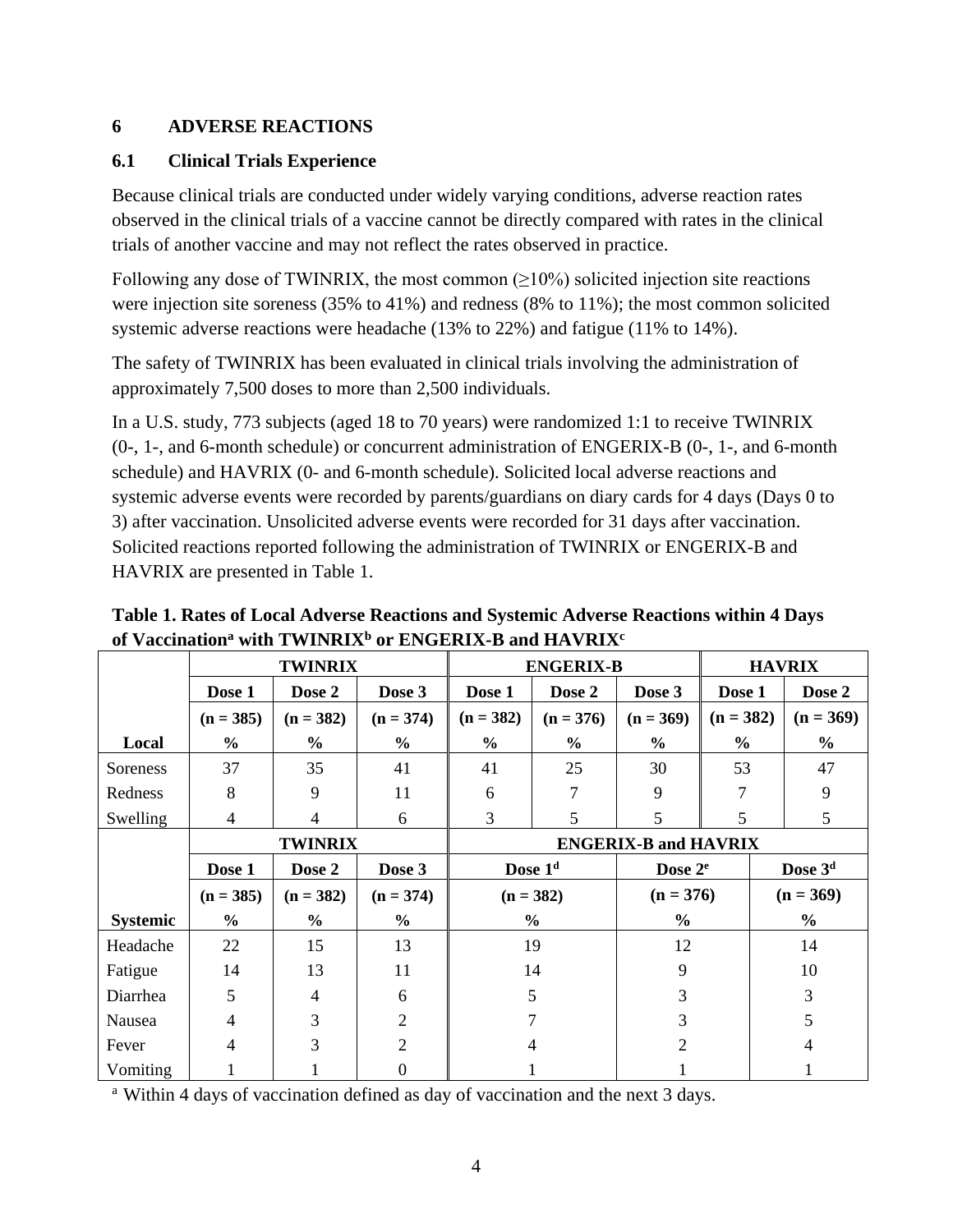- <sup>b</sup> 389 subjects received at least 1 dose of TWINRIX.
- <sup>c</sup> 384 subjects received at least 1 dose each of ENGERIX-B and HAVRIX.
- <sup>d</sup> Doses 1 and 3 included ENGERIX-B and HAVRIX in the control group receiving separate vaccinations.
- <sup>e</sup> Dose 2 included only ENGERIX-B in the control group receiving separate vaccinations.

Most solicited local adverse reactions and systemic adverse reactions seen with TWINRIX were considered by the subjects as mild and self-limiting and did not last more than 48 hours.

In a clinical trial in which TWINRIX was given on a 0-, 7-, and 21- to 30-day schedule followed by a booster dose at 12 months, solicited local adverse reactions or systemic adverse reactions were comparable to those seen in other clinical trials of TWINRIX given on a 0-, 1-, and 6 month schedule.

Among 2,299 subjects in 14 clinical trials, the following adverse reactions were reported to occur within 30 days following vaccination:

Incidence 1% to 10% of Injections, Seen in Clinical Trials with TWINRIX

*Infections and Infestations:* Upper respiratory tract infections.

*General Disorders and Administration Site Conditions:* Injection site induration.

Incidence <1% of Injections, Seen in Clinical Trials with TWINRIX

*Infections and Infestations:* Respiratory tract illnesses.

*Metabolism and Nutrition Disorders:* Anorexia.

*Psychiatric Disorders:* Agitation, insomnia.

*Nervous System Disorders:* Dizziness, migraine, paresthesia, somnolence, syncope.

*Ear and Labyrinth Disorders:* Vertigo.

*Vascular Disorders:* Flushing.

*Gastrointestinal Disorders:* Abdominal pain, vomiting.

*Skin and Subcutaneous Tissue Disorders:* Erythema, petechiae, rash, sweating, urticaria.

*Musculoskeletal and Connective Tissue Disorders:* Arthralgia, back pain, myalgia.

*General Disorders and Administration Site Conditions:* Injection site ecchymosis, injection site pruritus, influenza-like symptoms, irritability, weakness.

Incidence <1% of Injections, Seen in Clinical Trials with HAVRIX and/or ENGERIX-B

*Blood and Lymphatic System Disorders:* Lymphadenopathy.<sup>a+b</sup>

Nervous System Disorders: Dysgeusia,<sup>a</sup> hypertonia,<sup>a</sup> tingling.<sup>b</sup>

*Eye Disorders:* Photophobia.<sup>a</sup>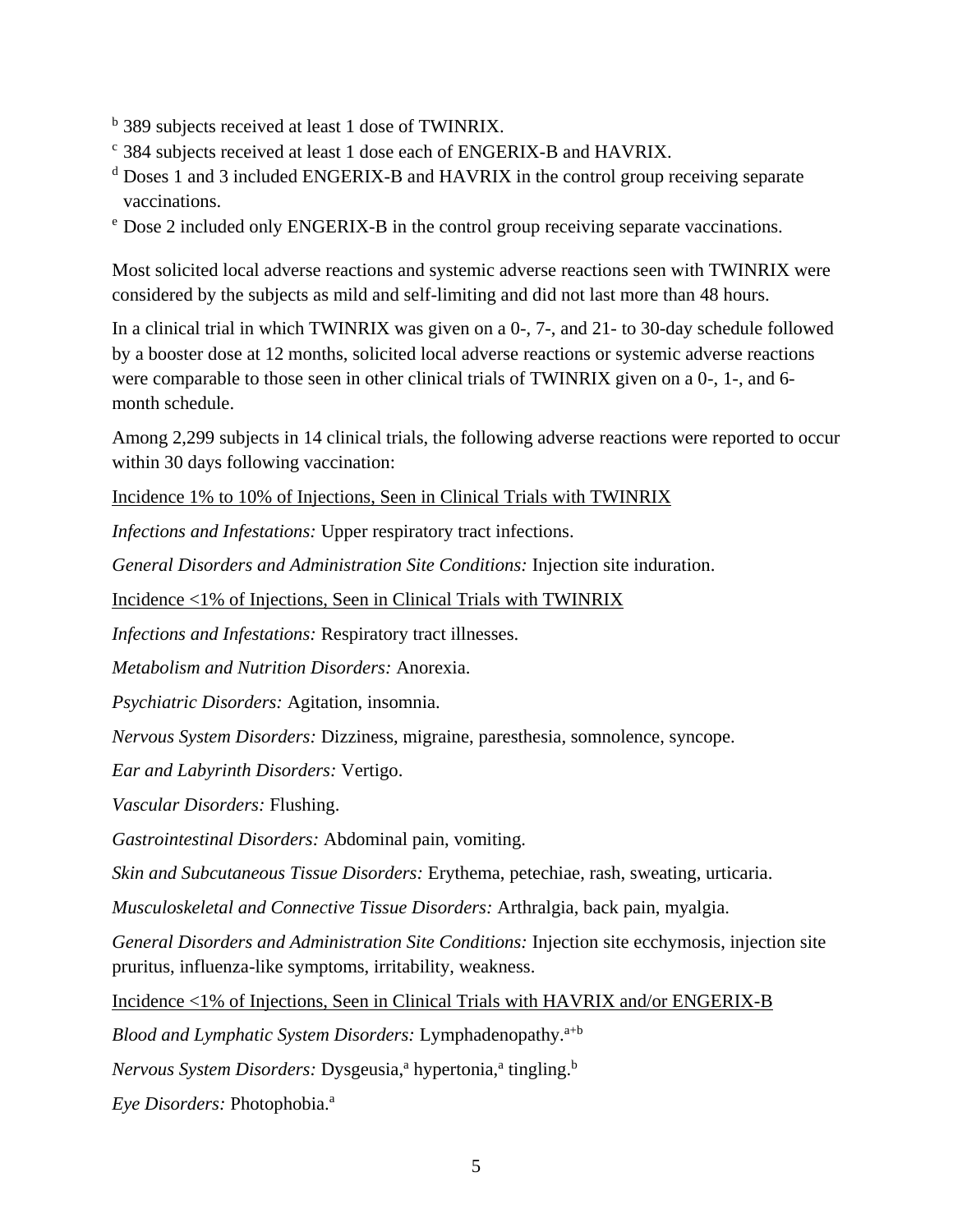*Vascular Disorders:* Hypotension.<sup>b</sup> *Gastrointestinal Disorders:* Constipation.<sup>b</sup> *Investigations:* Creatine phosphokinase increased. a a<sup>+b</sup> Following either HAVRIX or ENGERIX-B. <sup>a</sup> Following HAVRIX.

<sup>b</sup> Following ENGERIX-B.

Adverse reactions within 30 days of vaccination in the U.S. clinical trial of TWINRIX given on a 0-, 7-, and 21- to 30-day schedule followed by a booster dose at 12 months were comparable to those reported in other clinical trials.

# <span id="page-5-0"></span>**6.2 Postmarketing Experience**

The following adverse reactions have been identified during post-approval use of TWINRIX, HAVRIX, or ENGERIX-B. Because these reactions are reported voluntarily from a population of uncertain size, it is not possible to reliably estimate their frequency or establish a causal relationship to the vaccine.

## Postmarketing Experience with TWINRIX

*Infections and Infestations:* Herpes zoster, meningitis.

*Blood and Lymphatic System Disorders:* Thrombocytopenia, thrombocytopenic purpura.

*Immune System Disorders:* Allergic reaction, anaphylactoid reaction, anaphylaxis, serum sickness–like syndrome days to weeks after vaccination (including arthralgia/arthritis, usually transient; fever; urticaria; erythema multiforme; ecchymoses; and erythema nodosum).

*Nervous System Disorders:* Bell's palsy, convulsions, encephalitis, encephalopathy, Guillain-Barré syndrome, hypoesthesia, myelitis, multiple sclerosis, neuritis, neuropathy, optic neuritis, paralysis, paresis, transverse myelitis.

*Eye Disorders:* Conjunctivitis, visual disturbances.

*Ear and Labyrinth Disorders:* Earache, tinnitus.

*Cardiac Disorders:* Palpitations, tachycardia.

*Vascular Disorders:* Vasculitis.

*Respiratory, Thoracic, and Mediastinal Disorders:* Bronchospasm, including asthma-like symptoms; dyspnea.

*Gastrointestinal Disorders:* Dyspepsia.

*Hepatobiliary Disorders:* Hepatitis, jaundice.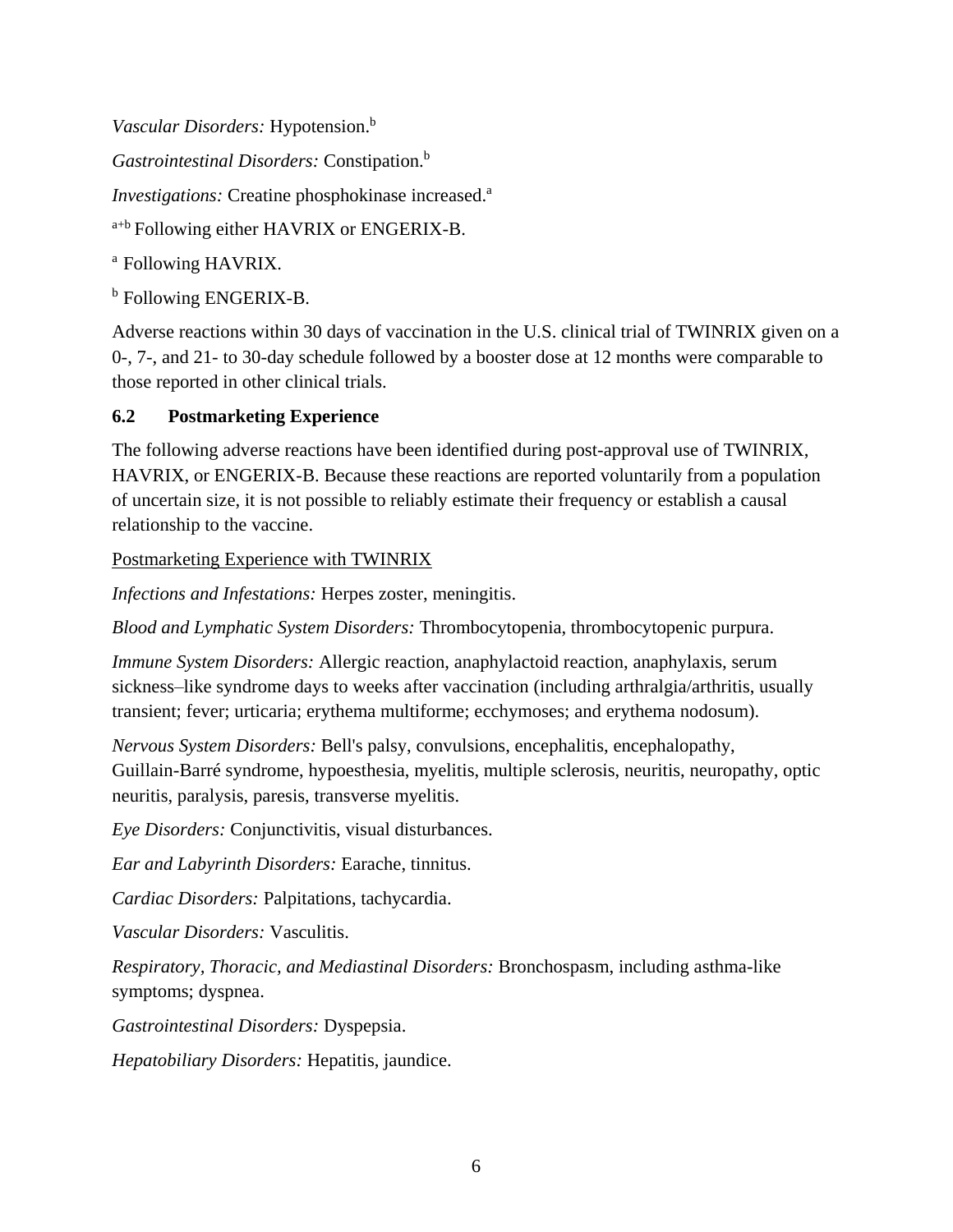*Skin and Subcutaneous Tissue Disorders:* Alopecia, angioedema, eczema, erythema multiforme, erythema nodosum, hyperhidrosis, lichen planus.

*Musculoskeletal and Connective Tissue Disorders:* Arthritis, muscular weakness.

*General Disorders and Administration Site Conditions:* Chills; immediate injection site pain, stinging, and burning sensation; injection site reaction; malaise.

*Investigations:* Abnormal liver function tests.

Postmarketing Experience with HAVRIX and/or ENGERIX-B

The following list includes adverse reactions for HAVRIX and/or ENGERIX-B not already reported above for TWINRIX.

*Eye Disorders:* Keratitis.<sup>a</sup>

*Skin and Subcutaneous Tissue Disorders: Stevens-Johnson syndrome.*<sup>a</sup>

*Congenital, Familial, and Genetic Disorders:* Congenital abnormality.<sup>b</sup>

<sup>a</sup> Following ENGERIX-B.

<span id="page-6-0"></span><sup>b</sup> Following HAVRIX.

## **7 DRUG INTERACTIONS**

## <span id="page-6-1"></span>**7.1 Concomitant Administration with Vaccines and Immune Globulin**

Do not mix TWINRIX with any other vaccine or product in the same syringe.

When concomitant administration of immunoglobulin is required, it should be given with a different syringe and at a different injection site.

There are no data to assess the concomitant use of TWINRIX with other vaccines.

## <span id="page-6-2"></span>**7.2 Immunosuppressive Therapies**

Immunosuppressive therapies, including irradiation, antimetabolites, alkylating agents, cytotoxic drugs, and corticosteroids (used in greater-than-physiologic doses), may reduce the immune response to TWINRIX.

## <span id="page-6-3"></span>**7.3 Interference with Laboratory Tests**

Hepatitis B surface antigen (HBsAg) derived from hepatitis B vaccines has been transiently detected in blood samples following vaccination. Serum HBsAg detection may not have diagnostic value within 28 days after receipt of a hepatitis B vaccine, including TWINRIX.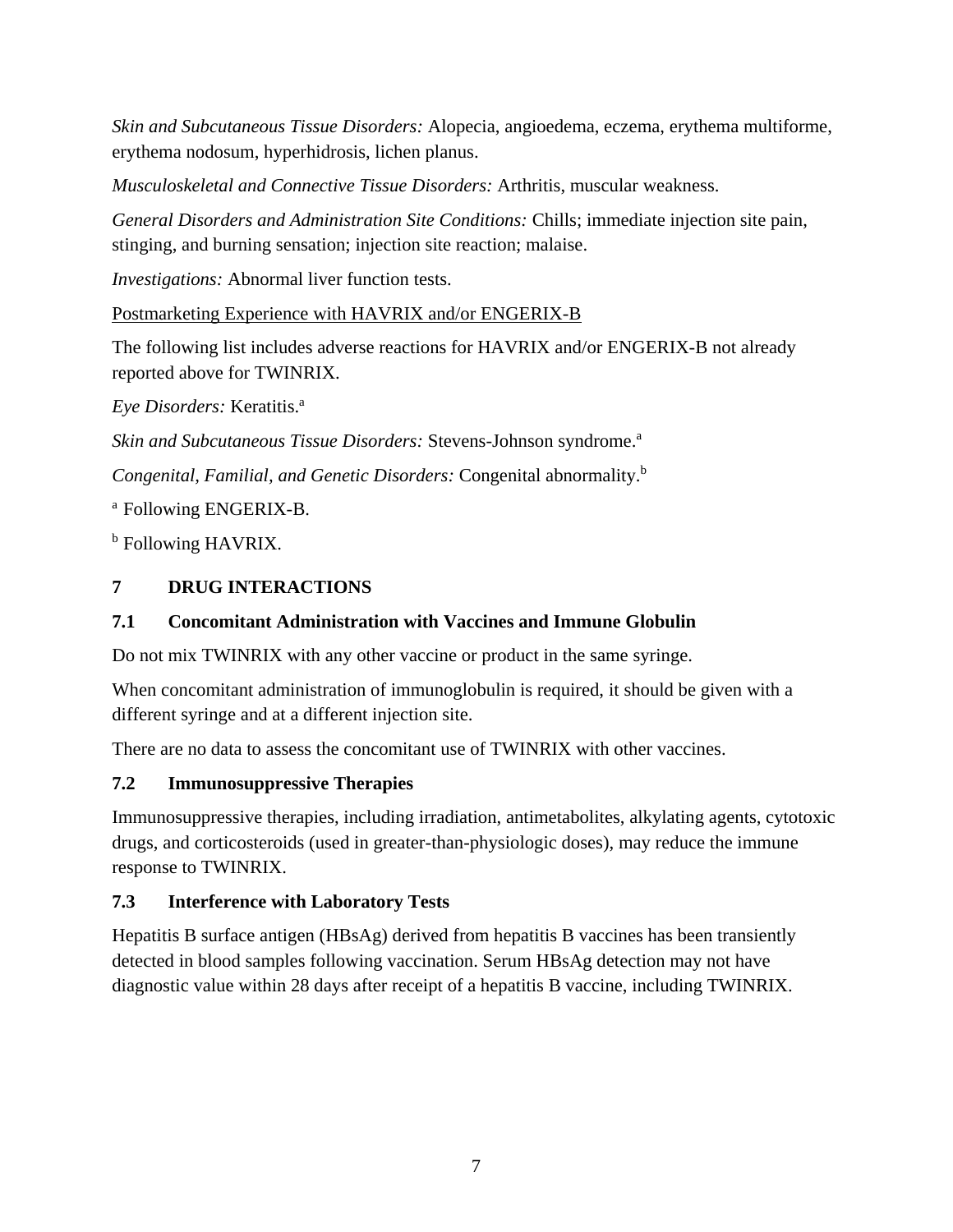## <span id="page-7-0"></span>**8 USE IN SPECIFIC POPULATIONS**

# <span id="page-7-1"></span>**8.1 Pregnancy**

## Risk Summary

All pregnancies have a risk of birth defect, loss, or other adverse outcomes. In the U.S. general population, the estimated background risk of major birth defects and miscarriage in clinically recognized pregnancies is 2% to 4% and 15% to 20%, respectively.

There are no adequate and well-controlled studies of TWINRIX in pregnant women in the U.S. Available data do not suggest an increased risk of major birth defects and miscarriage in women who received TWINRIX within 28 days prior to conception or during pregnancy *(see Data)*.

A developmental toxicity study was performed in female rats administered TWINRIX prior to mating and during gestation (0.2 mL at each occasion). This study revealed no adverse effects on fetal or pre-weaning development *(see Data)*.

Data

*Human Data:* A pregnancy exposure registry was maintained from 2001 to 2015. The registry prospectively enrolled 245 women who received a dose of TWINRIX during pregnancy or within 28 days prior to conception. After excluding induced abortions ( $n = 6$ , including one of a fetus with congenital anomalies), those lost to follow-up ( $n = 142$ ), those with exposure in the third trimester ( $n = 1$ ), and those with an unknown exposure timing ( $n = 9$ ), there were 87 pregnancies with known outcomes with exposure within 28 days prior to conception, or in the first or second trimesters. Miscarriage was reported for 9.6% of pregnancies with exposure to TWINRIX prior to 20 weeks gestation (8/83). Major birth defects were reported for 3.8% of live born infants whose mothers were exposed within 28 days prior to conception or during the first or second trimester (3/80). The rates of miscarriage and major birth defects were consistent with estimated background rates.

In pre- and post-licensure clinical studies of TWINRIX, 45 pregnant women were inadvertently administered TWINRIX following their last menstrual period. Among such pregnancies, after excluding elective terminations ( $n = 1$ ) and those lost to follow-up ( $n = 1$ ), there were 43 pregnancies with known outcomes all with exposure in the first trimester. Miscarriage was reported in 16% of pregnancies (7/43) and major birth defects were reported in 2.6% of live births (1/38). The rates of miscarriage and major birth defects were consistent with estimated background rates.

*Animal Data:* In a developmental toxicity study, female rats were administered TWINRIX by intramuscular injection on Day 30 prior to mating and on gestation Days 6, 8, 11, and 15. The total dose was 0.2 mL (divided) at each occasion (a single human dose is 1 mL). No adverse effects on pre-weaning development up to post-natal Day 25 were observed. There were no fetal malformations or variations.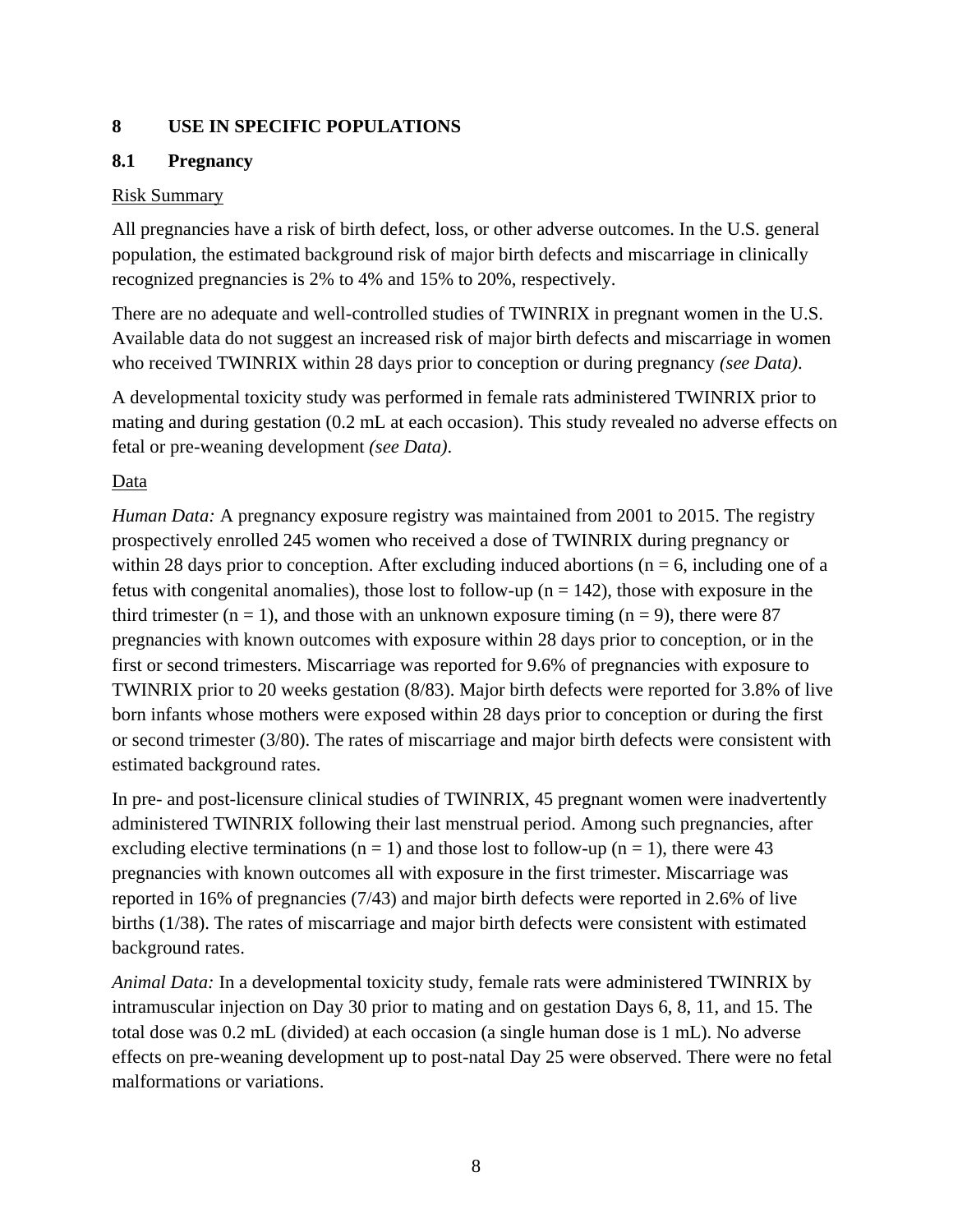# <span id="page-8-0"></span>**8.2 Lactation**

## Risk Summary

There is no information regarding the presence of TWINRIX in human milk, the effects on the breastfed child, or the effects on milk production. The developmental and health benefits of breastfeeding should be considered along with the mother's clinical need for TWINRIX and any potential adverse effects on the breastfed child from TWINRIX or from the underlying maternal condition. For preventive vaccines, the underlying maternal condition is susceptibility to disease prevented by the vaccine.

## <span id="page-8-1"></span>**8.4 Pediatric Use**

Safety and effectiveness in pediatric patients younger than 18 years have not been established.

# <span id="page-8-2"></span>**8.5 Geriatric Use**

Clinical studies of TWINRIX did not include sufficient numbers of subjects aged 65 years and older to determine whether they respond differently from younger subjects *[see Clinical Studies (14.1, 14.3)]*.

# <span id="page-8-3"></span>**11 DESCRIPTION**

TWINRIX [Hepatitis A & Hepatitis B (Recombinant) Vaccine] is a bivalent vaccine containing the antigenic components used in producing HAVRIX (Hepatitis A Vaccine) and ENGERIX-B [Hepatitis B Vaccine (Recombinant)]. TWINRIX is a sterile suspension for intramuscular administration that contains inactivated hepatitis A virus (strain HM175) and noninfectious HBsAg. The hepatitis A virus is propagated in MRC-5 human diploid cells and inactivated with formalin. The purified HBsAg is obtained by culturing genetically engineered *Saccharomyces cerevisiae* yeast cells, which carry the surface antigen gene of the hepatitis B virus. Bulk preparations of each antigen are adsorbed separately onto aluminum salts and then pooled during formulation.

A 1-mL dose of vaccine contains 720 ELISA Units of inactivated hepatitis A virus and 20 mcg of recombinant HBsAg protein. One dose of vaccine also contains 0.45 mg of aluminum in the form of aluminum phosphate and aluminum hydroxide as adjuvants, amino acids, sodium chloride, phosphate buffer, polysorbate 20, and Water for Injection. From the manufacturing process, each 1-mL dose of TWINRIX also contains residual formalin (not more than 0.1 mg), MRC-5 cellular proteins (not more than 2.5 mcg), neomycin sulfate (an aminoglycoside antibiotic included in the cell growth media; not more than 20 ng), and yeast protein (no more than 5%).

TWINRIX is available in prefilled syringes. The tip caps of the prefilled syringes contain natural rubber latex; the plungers are not made with natural rubber latex.

TWINRIX is formulated without preservatives.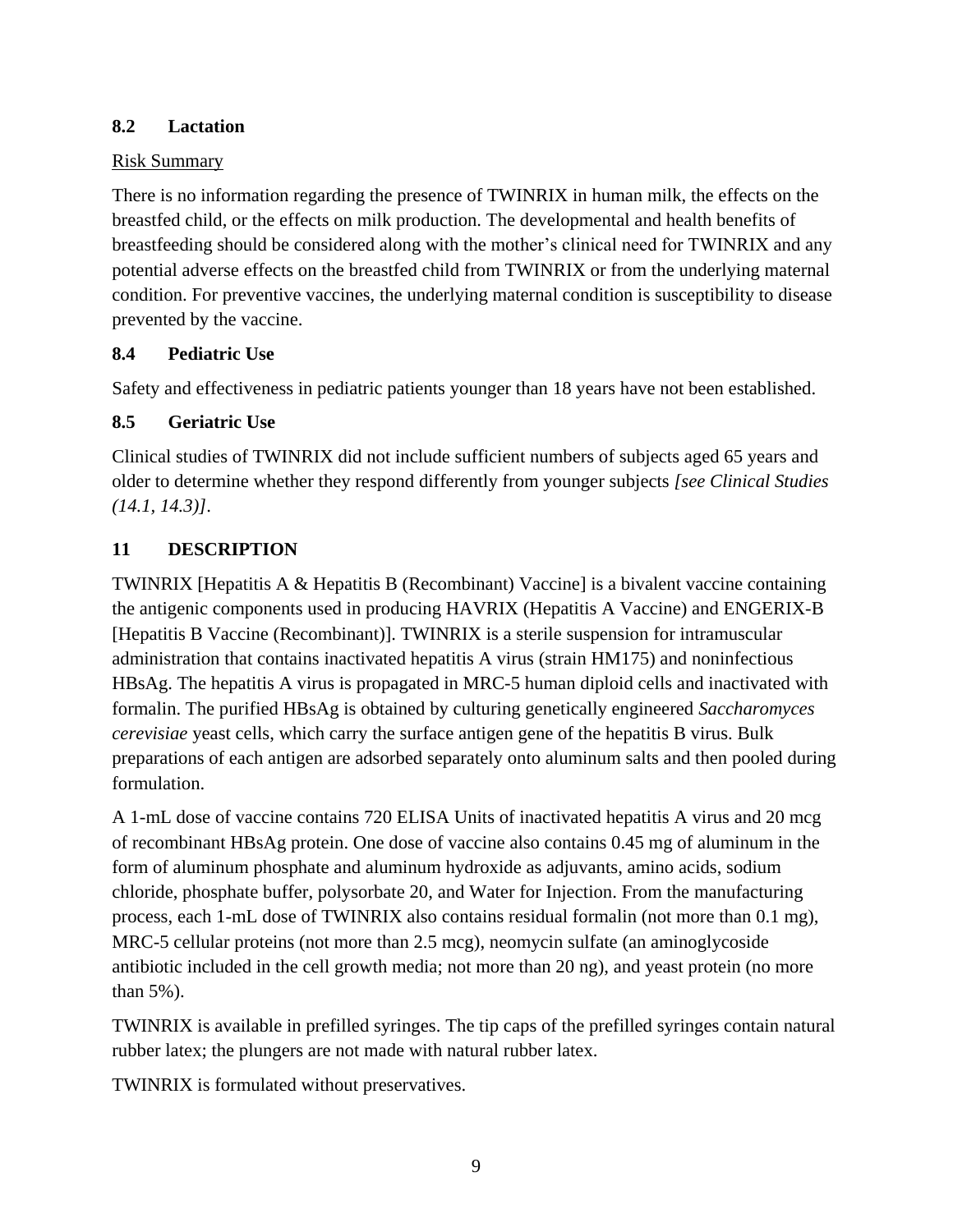# <span id="page-9-0"></span>**12 CLINICAL PHARMACOLOGY**

# <span id="page-9-1"></span>**12.1 Mechanism of Action**

# Hepatitis A

The course of infection with hepatitis A virus (HAV) is extremely variable, ranging from asymptomatic infection to fulminant hepatitis.<sup>3</sup>

The presence of antibodies to HAV (anti-HAV) confers protection against hepatitis A disease. However, the lowest titer needed to confer protection has not been determined. Natural infection provides lifelong immunity even when antibodies to hepatitis A are undetectable. Seroconversion is defined as antibody titers equal to or greater than the assay cut-off (cut-off values vary depending on the assay used) in those previously seronegative.

# Hepatitis B

Infection with hepatitis B virus (HBV) can have serious consequences including acute massive hepatic necrosis and chronic active hepatitis. Chronically infected persons are at increased risk for cirrhosis and hepatocellular carcinoma.

Antibody concentrations  $\geq 10$  mIU/mL against HBsAg are recognized as conferring protection against hepatitis B virus infection.<sup>4</sup>

# <span id="page-9-2"></span>**13 NONCLINICAL TOXICOLOGY**

# <span id="page-9-3"></span>**13.1 Carcinogenesis, Mutagenesis, Impairment of Fertility**

TWINRIX has not been evaluated for its carcinogenic or mutagenic potential, or for impairment of male fertility in animals. Vaccination of female rats with TWINRIX had no effect on fertility. *[See Use in Specific Populations (8.1).]*

# <span id="page-9-4"></span>**14 CLINICAL STUDIES**

# <span id="page-9-5"></span>**14.1 Immunogenicity: Standard 0-, 1-, and 6-Month Dosing Schedule**

In 11 clinical trials, sera from 1,551 healthy adults aged 17 to 70 years, including 555 male subjects and 996 female subjects, were analyzed following administration of 3 doses of TWINRIX on a 0-, 1-, and 6-month schedule. Seroconversion (defined as equal to or greater than assay cut-off depending on assay used) for antibodies against HAV was elicited in 99.9% of vaccinees, and protective antibodies (defined as  $\geq 10$  mIU/mL) against HBV surface antigen were detected in 98.5% of vaccinees, 1 month after completion of the 3-dose series (Table 2).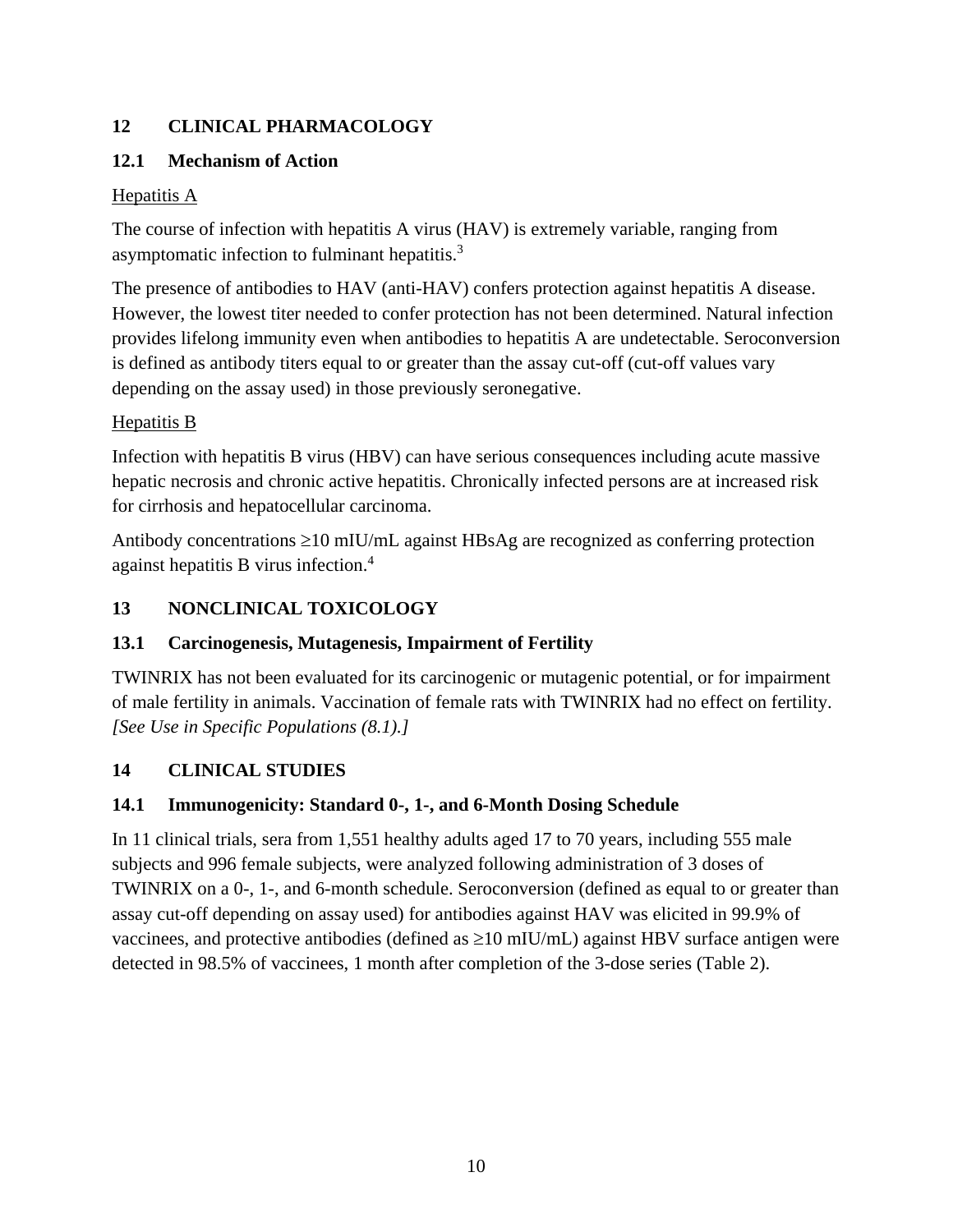| Dose of TWINRIX | n     | % Seroconversion<br>for Hepatitis A <sup>a</sup> | % Seroprotection<br>for Hepatitis B <sup>b</sup> |
|-----------------|-------|--------------------------------------------------|--------------------------------------------------|
|                 | 1.587 | 93.8                                             | 30.8                                             |
|                 | 1,571 | 98.8                                             | 78.2                                             |
|                 | .551  | 99.9                                             | 98.5                                             |

**Table 2. Seroconversion and Seroprotection Rates in Worldwide Clinical Trials**

<sup>a</sup> Anti-HAV titer  $\geq$ assay cut-off: 20 mIU/mL (HAVAB Test) or 33 mIU/mL (ENZYMUN-TEST).

 $<sup>b</sup>$  Anti-HBsAg titer  $\geq$ 10 mIU/mL (AUSAB Test).</sup>

One of the 11 trials was a comparative trial conducted in a U.S. population given either TWINRIX (on a 0-, 1-, and 6-month schedule) or HAVRIX (0- and 6-month schedule) and ENGERIX-B (0-, 1-, and 6-month schedule). The monovalent vaccines were given concurrently in opposite arms. Of the 773 adults (aged 18 to 70 years) enrolled in this trial, an immunogenicity analysis was performed in 533 subjects who completed the study according to protocol. Of these, 264 subjects received TWINRIX and 269 subjects received HAVRIX and ENGERIX-B. Seroconversion rates against HAV and seroprotection rates against HBV are presented in Table 3; geometric mean titers (GMTs) are presented in Table 4. The absolute difference in anti-HAV seropositivity rates between groups was 0.36% (90% CI: -1.8, 3.1). Non-inferiority in terms of anti-HAV response was demonstrated (lower limit of the 90% CI was higher than the pre-specified non-inferiority criterion of  $-4.3\%$ ). The absolute difference in anti-HBsAg seroprotection rates between groups was 2.8% (90% CI: -1.3, 7.7). Non-inferiority in terms of anti-HBV response was demonstrated (lower limit of the 90% CI was higher than the pre-specified non-inferiority criterion of -9.4%).

|                  |     |                  | % Seroconversion<br>for Hepatitis A <sup>a</sup> | % Seroprotection<br>for Hepatitis B <sup>b</sup> |
|------------------|-----|------------------|--------------------------------------------------|--------------------------------------------------|
| <b>Vaccine</b>   | n   | <b>Timepoint</b> | $(95\% \text{ CI})$                              | $(95\% \text{ CI})$                              |
| <b>TWINRIX</b>   | 264 | Month 1          | 91.6                                             | 17.9                                             |
|                  |     | Month 2          | 97.7                                             | 61.2                                             |
|                  |     | Month 7          | 99.6 (97.9, 100.0)                               | 95.1 (91.7, 97.4)                                |
| HAVRIX and       | 269 | Month 1          | 98.1                                             | 7.5                                              |
| <b>ENGERIX-B</b> |     | Month 2          | 98.9                                             | 50.4                                             |
|                  |     | Month 7          | 99.3 (97.3, 99.9)                                | 92.2 (88.3, 95.1)                                |

**Table 3. Seroconversion and Seroprotection Rates in a U.S. Clinical Trial**

 $CI = Confidence Interval$ .

 $^{\circ}$  Anti-HAV titer  $\geq$ assay cut-off: 33 mIU/mL (ENZYMUN-TEST).

 $<sup>b</sup>$  Anti-HBsAg titer  $\geq$ 10 mIU/mL (AUSAB Test).</sup>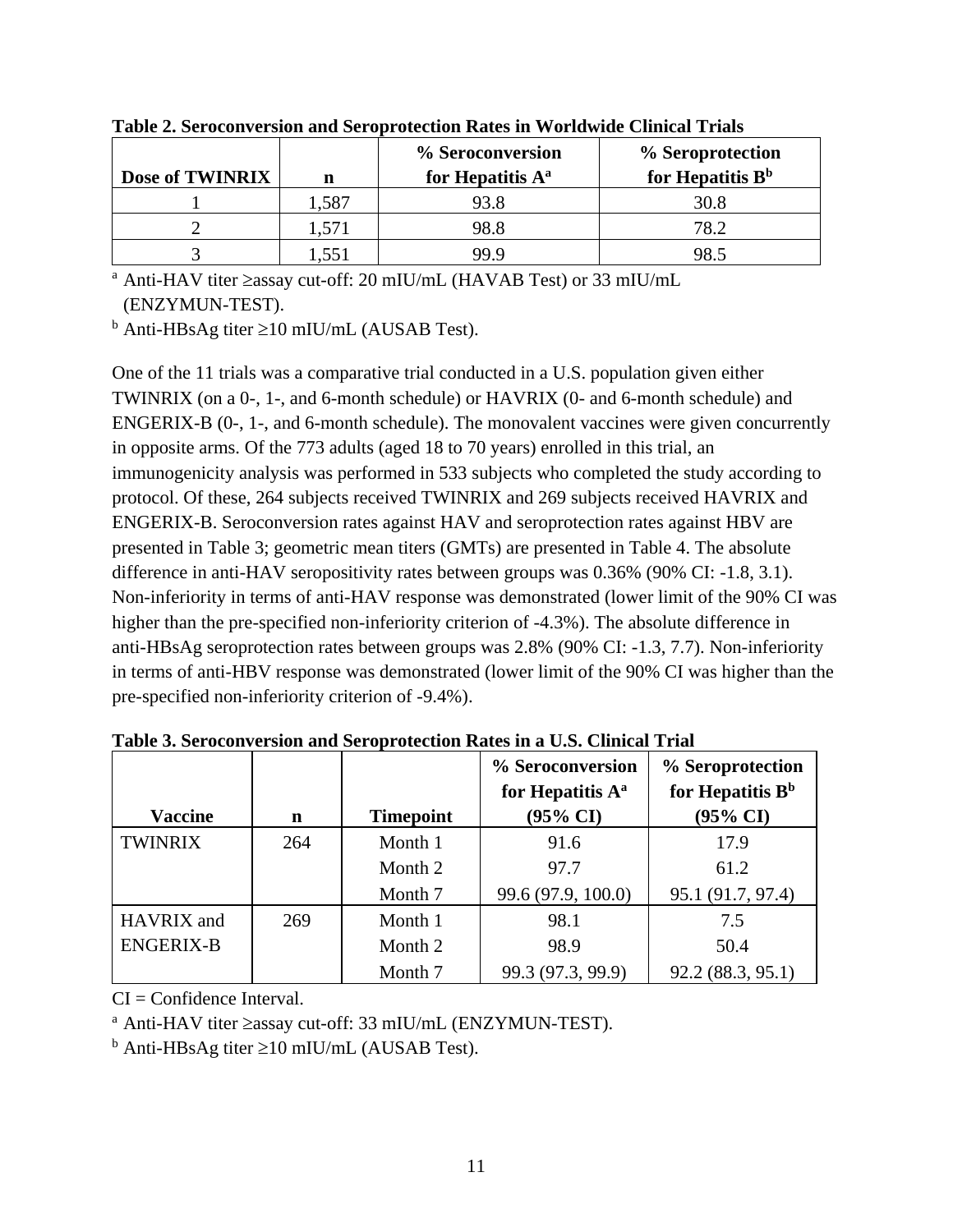| <b>Vaccine</b>   |     | <b>Timepoint</b> | <b>GMT</b> to Hepatitis A<br>$(95\% \text{ CI})$ | <b>GMT</b> to Hepatitis B<br>$(95\% \text{ CI})$ |
|------------------|-----|------------------|--------------------------------------------------|--------------------------------------------------|
|                  | n   |                  |                                                  |                                                  |
| <b>TWINRIX</b>   | 263 | Month 1          | 335                                              | 8                                                |
|                  | 259 | Month 2          | 636                                              | 23                                               |
|                  | 264 | Month 7          | 4756 (4152, 5448)                                | 2099 (1663, 2649)                                |
| HAVRIX and       | 268 | Month 1          | 444                                              | 6                                                |
| <b>ENGERIX-B</b> | 269 | Month 2          | 257                                              | 18                                               |
|                  | 269 | Month 7          | 2948 (2638, 3294)                                | 1871 (1428, 2450)                                |

**Table 4. Geometric Mean Titers in a U.S. Clinical Trial**

 $GMT = Geometric$  mean titer;  $CI = Confidence$  Interval.

Since the immune responses to hepatitis A and hepatitis B induced by TWINRIX were non-inferior to the monovalent vaccines, efficacy is expected to be similar to the efficacy for each of the monovalent vaccines.

The antibody titers achieved 1 month after the final dose of TWINRIX were higher than titers achieved 1 month after the final dose of HAVRIX in this clinical trial. This may have been due to a difference in the recommended dosage regimens for these 2 vaccines, whereby vaccinees receiving TWINRIX received 3 doses of 720 EL.U. of hepatitis A antigen at 0, 1, and 6 months, whereas vaccinees receiving HAVRIX received 2 doses of 1440 EL.U. of the same antigen (at 0 and 6 months). However, these differences in peak titer have not been shown to be clinically significant.

# <span id="page-11-0"></span>**14.2 Immunogenicity: Accelerated Dosing Schedule (Day 0, 7, and 21 to 30, Month 12)**

In 496 healthy adults, the safety and immunogenicity of TWINRIX given on a 0-, 7-, and 21- to 30-day schedule followed by a booster dose at 12 months ( $n = 250$ ), was compared with separate vaccinations with monovalent hepatitis A vaccine (HAVRIX at 0 and 12 months) and hepatitis B vaccine (ENGERIX-B at 0, 1, 2, and 12 months) as a control group ( $n = 246$ ).

Following a booster dose at Month 12, seroprotection rates for hepatitis B and seroconversion rates for hepatitis A at Month 13 following TWINRIX were non-inferior to the control group. The absolute difference in anti-HBs seroprotection rates between groups  $(HAVRIX +$ ENGERIX-B minus TWINRIX) was -2.99 (95% CI: -7.80, 1.49). Non-inferiority was demonstrated as the upper limit of the 95% CI was lower than the pre-defined limit of 7%. The absolute difference in anti-HAV seroprotection rates between groups (HAVRIX + ENGERIX-B minus TWINRIX) was 0 (95% CI: -1.91, 1.94). Non-inferiority was demonstrated as the upper limit of the 95% CI was lower than the pre-defined limit of 7%. The immune responses are presented in Table 5.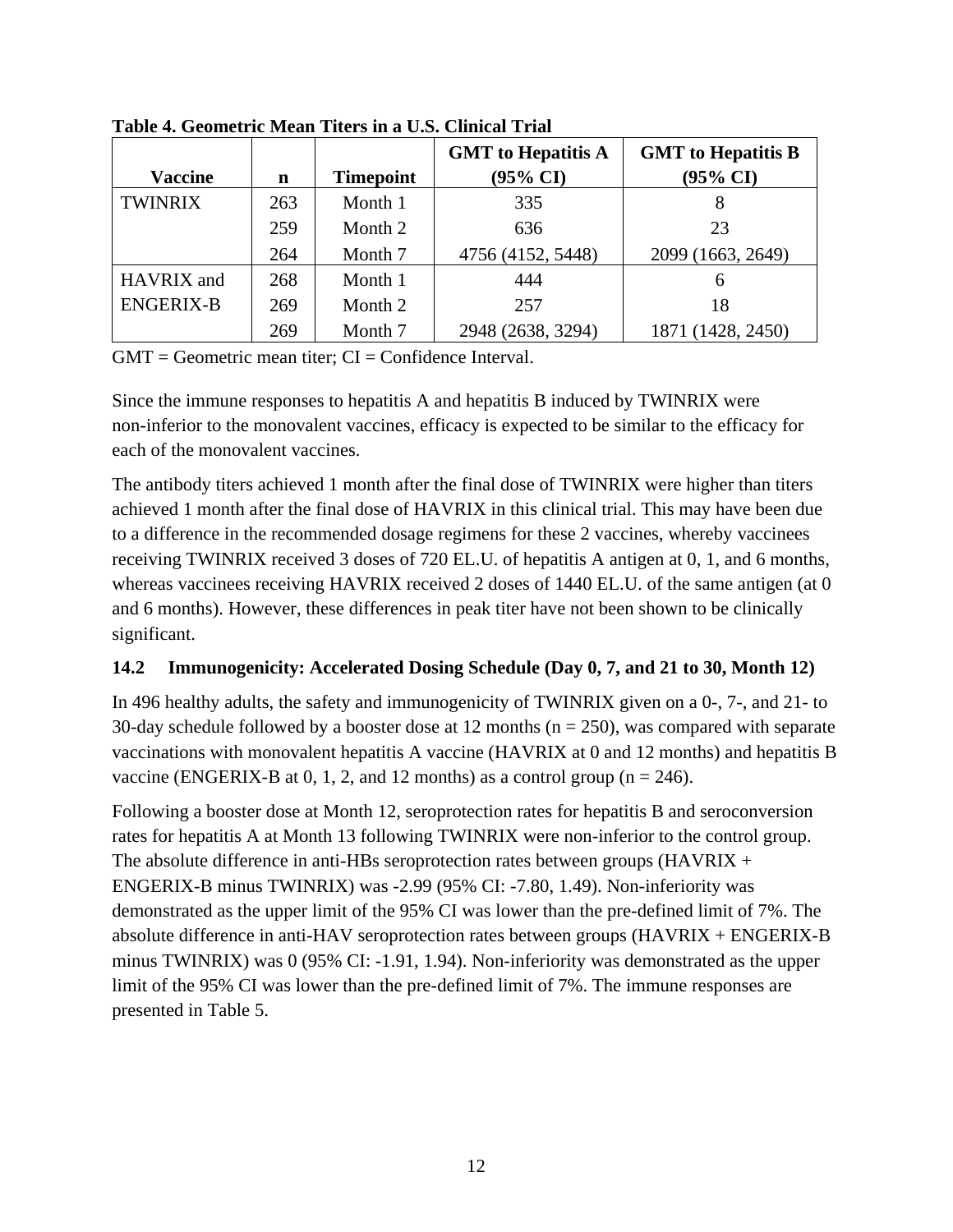|                                     |                  |                             | <b>HAVRIX</b> and      |
|-------------------------------------|------------------|-----------------------------|------------------------|
|                                     |                  | <b>TWINRIX</b> <sup>a</sup> | ENGERIX-B <sup>b</sup> |
|                                     | <b>Timepoint</b> | $(n = 194-204)$             | $(n = 197 - 207)$      |
| % Seroconversion for Hepatitis $Ac$ | Day 37           | 98.5 (95.8, 99.7)           | 98.6 (95.8, 99.7)      |
| $(95\% \text{ CI})$                 | Day 90           | 100 (98.2, 100)             | 95.6 (91.9, 98.0)      |
|                                     | Month 12         | 96.9 (93.4, 98.9)           | 86.9 (81.4, 91.2)      |
|                                     | Month 13         | 100(98.1, 100)              | 100(98.1, 100)         |
| % Seroprotection for Hepatitis $Bd$ | Day 37           | 63.2(56.2, 69.9)            | 43.5(36.6, 50.5)       |
| $(95\% \text{ CI})$                 | Day 90           | 83.2 (77.3, 88.1)           | 76.7 (70.3, 82.3)      |
|                                     | Month 12         | 82.1 (75.9, 87.2)           | 77.8 (71.3, 83.4)      |
|                                     | Month 13         | 96.4 (92.7, 98.5)           | 93.4 (89.0, 96.4)      |

**Table 5. Seroconversion and Seroprotection Rates up to 1 Month after the Last Dose of Vaccines (According-to-Protocol Cohort)**

 $CI = Confidence Interval$ .

<sup>a</sup> TWINRIX given on a 0-, 7-, and 21- to 30-day schedule followed by a booster at Month 12.

<sup>b</sup> HAVRIX 1440 EL.U./1 mL given on a 0- and 12-month schedule and ENGERIX-B 20 mcg/1 mL given on a 0-, 1-, 2-, and 12-month schedule.

 $\textdegree$  Anti-HAV titer  $\geq$ assay cut-off: 15 mIU/mL (anti-HAV Behring Test).

<sup>d</sup> Anti-HBsAg titer  $\geq$ 10 mIU/mL (AUSAB Test).

# <span id="page-12-0"></span>**14.3 Immunogenicity in Adults Older than 40 Years**

The effect of age on immune response to TWINRIX was studied in 2 trials. The first trial evaluated subjects aged 41 to 63 years ( $N = 72$ ; mean age = 50). All subjects were seropositive for anti-HAV antibodies following the third dose of TWINRIX. For the hepatitis B response, 94% of subjects were seroprotected after the third dose of TWINRIX.

The second trial included subjects aged 19 years and older with a comparison between those older than 40 years ( $n = 183$ , aged 41 to 70 years; mean age: 48) and those aged 40 years or younger ( $n = 191$ ; aged 19 to 40 years; mean age: 33). More than 99% of subjects in both age groups achieved a seropositive response for anti-HAV antibodies, and GMTs were comparable between the age groups. In the older subjects who received TWINRIX, 92.9% (95% CI: 88.2, 96.2) achieved seroprotection against hepatitis B compared with 96.9% (95% CI: 93.3, 98.8) of the younger subjects. The GMT was 1,890 mIU/mL in the older subjects compared with 2,285 mIU/mL in the younger subjects.

# <span id="page-12-1"></span>**14.4 Duration of Immunity**

Two clinical trials involving a total of 129 subjects demonstrated that antibodies to both HAV and HBV surface antigen persisted for at least 4 years after the first vaccine dose in a 3-dose series of TWINRIX, given on a 0-, 1-, and 6-month schedule. For comparison, after the recommended immunization regimens for HAVRIX and ENGERIX-B*,* respectively, similar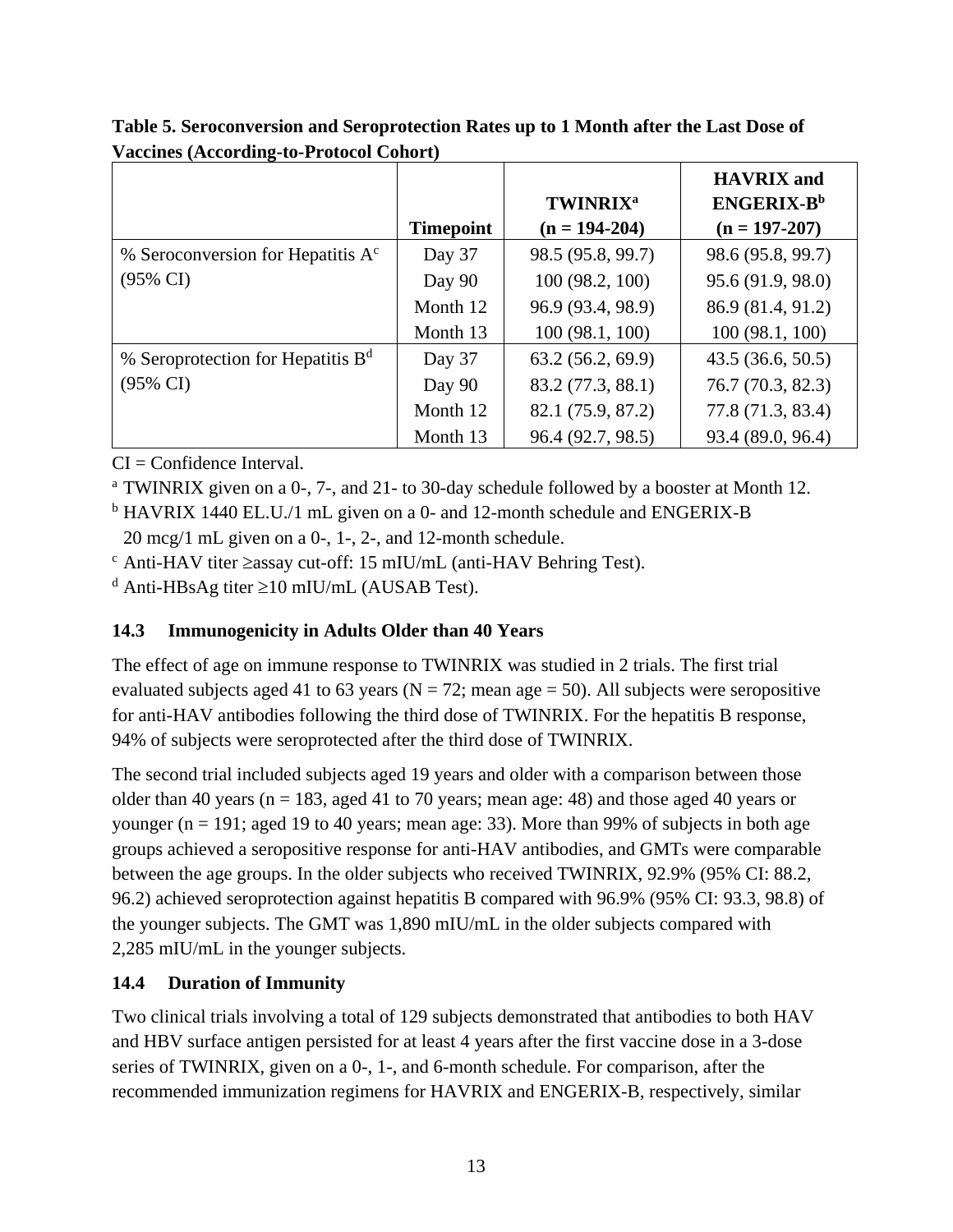studies involving a total of 114 subjects have shown that seropositivity to HAV and HBV also persists for at least 4 years.

# <span id="page-13-0"></span>**15 REFERENCES**

- 1. Ascherio A, Zhang SM, Hernán MA, et al. Hepatitis B vaccination and the risk of multiple sclerosis. *N Engl J Med.* 2001;344(5):327-332.
- 2. Confavreux C, Suissa S, Saddier P, et al. Vaccination and the risk of relapse in multiple sclerosis. *N Engl J Med.* 2001;344(5):319-326.
- 3. Lemon SM. Type A viral hepatitis: new developments in an old disease. *N Engl J Med.* 1985;313(17):1059-1067.
- 4. Frisch-Niggemeyer W, Ambrosch F, Hofmann H. The assessment of immunity against hepatitis B after vaccination. *J Bio Stand.* 1986;14(3):255-258.

# <span id="page-13-1"></span>**16 HOW SUPPLIED/STORAGE AND HANDLING**

TWINRIX is available in 1-mL single-dose prefilled disposable TIP-LOK syringes (packaged without needles) (Preservative-Free Formulation):

NDC 58160-815-43 Syringe in Package of 10: NDC 58160-815-52

Store refrigerated between  $2^{\circ}$  and  $8^{\circ}C$  (36° and 46°F). Do not freeze; discard if product has been frozen.

# <span id="page-13-2"></span>**17 PATIENT COUNSELING INFORMATION**

- Inform vaccine recipients of the potential benefits and risks of immunization with TWINRIX.
- Emphasize, when educating vaccine recipients regarding potential side effects, that components of TWINRIX cannot cause hepatitis A or hepatitis B infection.
- Instruct vaccine recipients to report any adverse events to their healthcare provider.
- Give vaccine recipients the Vaccine Information Statements, which are required by the National Childhood Vaccine Injury Act of 1986 to be given prior to immunization. These materials are available free of charge at the Centers for Disease Control and Prevention (CDC) website (www.cdc.gov/vaccines).

TWINRIX, HAVRIX, ENGERIX-B, and TIP-LOK are trademarks owned by or licensed to the GSK group of companies. The other brands listed are trademarks owned by or licensed to their respective owners and are not owned by or licensed to the GSK group of companies. The makers of these brands are not affiliated with and do not endorse the GSK group of companies or its products.